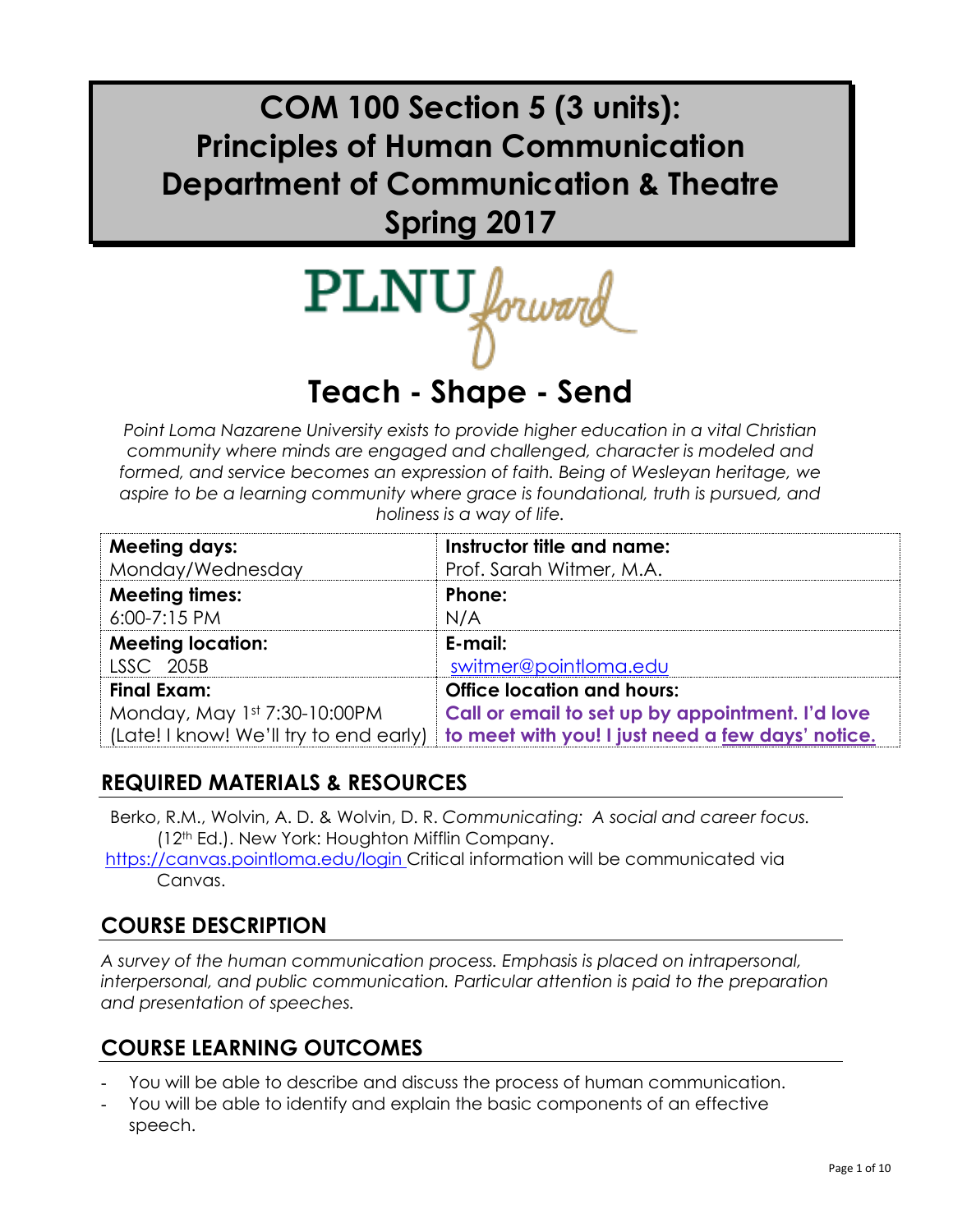- You will be challenged to interact competently in dyadic and small group experiences.
- You will be able to construct and deliver informational and persuasive speeches.

# **COURSE CREDIT HOUR INFORMATION**

In the interest of providing sufficient time to accomplish the stated Course Learning Outcomes, this class meets the PLNU credit hour policy for a 3 Unit class delivered over 16 weeks. Specific details about how the class meets the credit hour requirement can be provided upon request.

### **COURSE PROCEDURE**

You are expected to be familiar with all material in Canvas, including this syllabus and class schedule.

### **ASSESSMENT & GRADING**

|        | Grade Scale (% to Letter): |          |      |
|--------|----------------------------|----------|------|
| 93-100 | A                          | 73-76    | C    |
| 90-92  | A-                         | 70-72    | $C-$ |
| 87-89  | B+                         | 67-69    | D+   |
| 83-86  | В                          | 63-66    | D    |
| 80-82  | B-                         | 60-62    | D-   |
| 77-79  | C+                         | $0 - 59$ | F    |

**A:** Indicates exceptional work that reflects **deep thinking, superb creativity, individual incentive** and an **extremely high level of intellectual attainment**.

**B:** Indicates very good work that reflects a thorough understanding of theory and practice.

#### **C: Indicates work that reflects a satisfactory completion of the assignment as directed.**

- **D:** Indicates work that, although passing, reflects a lack of understanding of theory and/or fails to fulfill the assigned task.
- **F:** Indicates work that reflects an inability or unwillingness to do the assigned tasks.

| COUPLE I VIIII TUIUCS.                      |                    |
|---------------------------------------------|--------------------|
| Assignment                                  | <b>Point Value</b> |
| Quizzes (9 at 10 pts. Each)                 | 90                 |
| Impromptu Speeches (2 at 10 pts. Each)      | 20                 |
| Media Use Diary & Analysis                  | 20                 |
| <b>Cultural Experience Reflection Essay</b> | 20                 |
| Interview "Midterm"                         | 100                |
| Interview Reflection Essay                  | 15                 |

### **Course Point Values:**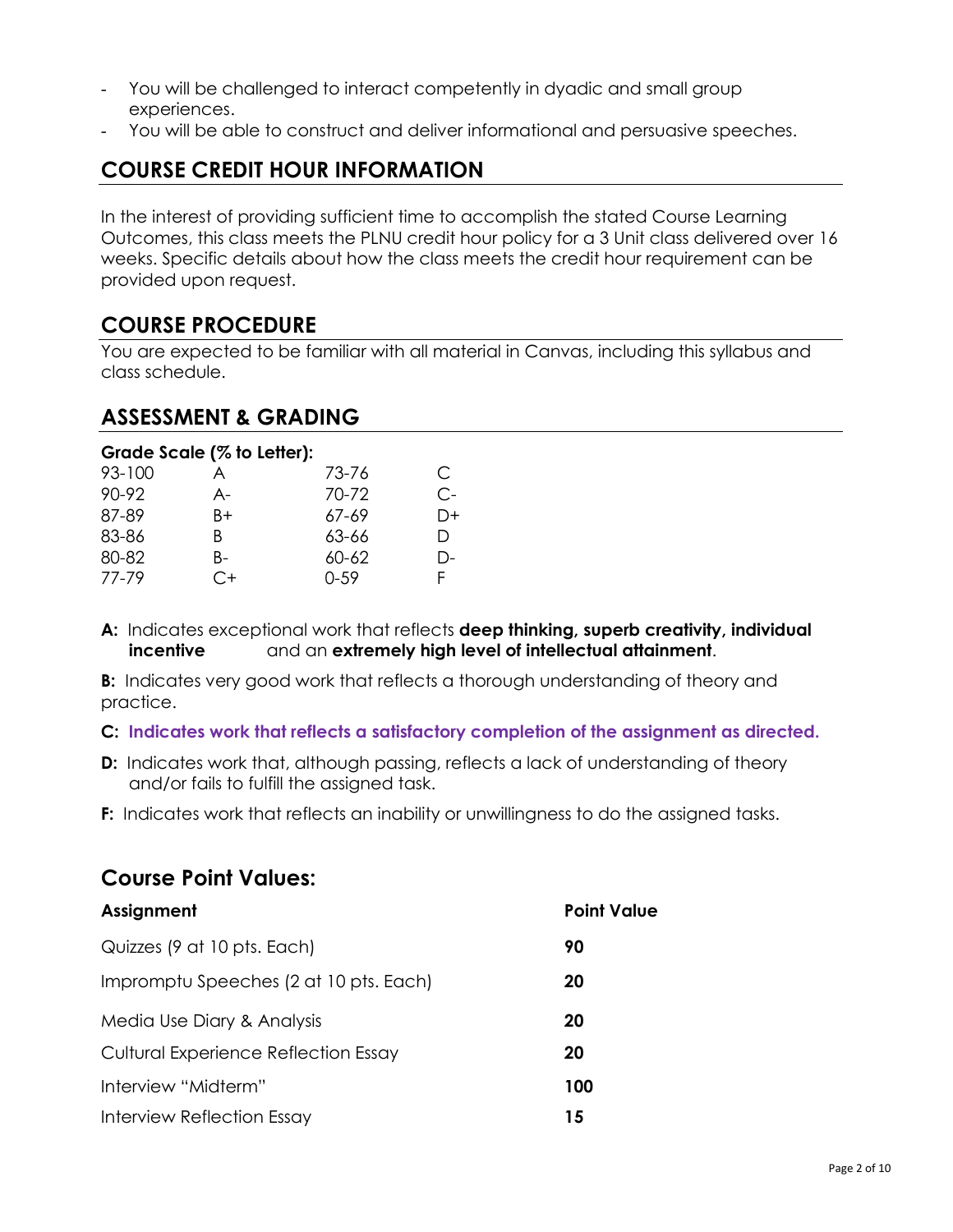| Group Speech to inform                          | 100 |
|-------------------------------------------------|-----|
| Peer Informative Grades                         | 10  |
| Peer Evaluations (5 Evaluations at 5 pts. Each) | 25  |
| Persuasive Speech                               | 100 |
|                                                 |     |

**Total 500**

### **STUDENT RESPONSIBILITY**

It is the student's responsibility to maintain his/her class schedule. Should the need arise to drop this course (personal emergencies, poor performance, etc.), the student has the responsibility to follow through (provided the drop date meets the stated calendar deadline established by the university), not the instructor. Simply ceasing to attend this course or failing to follow through to arrange for a change of registration (drop/add) may easily result in a grade of F on the official transcript.

### **INCOMPLETES AND LATE ASSIGNMENTS**

All assignments are to be submitted/turned in by the beginning of the class session when they are due—including assignments posted in Canvas. Missed quizzes and in-class activities cannot be made up by students. Missing class on an assigned speech day without valid notice will result in a zero for that assignment. Homework and other assignments will be accepted late for a reduced grade only if the student gets permission for late submissions before the assignment is due. Homework and other assignments will not be accepted for any credit if turned in late without prior permission for a late extension. So ask for an extension before the assignment is due!

# **ATTENDANCE AND PARTICIPATION**

Regular and punctual attendance at all classes is considered essential to optimum academic achievement. You are expected to attend each class session. It is recognized that many of you have outside commitments to the university; these are considered excused, but must be cleared with the instructor PRIOR to the absence and written documentation presented, including sports. If you are absent from more than 10 percent of class meetings, I have the option of filing a written report which may result in de-enrollment. If the absences exceed 20 percent, you may be de-enrolled without notice. If the date of de-enrollment is past the last date to withdraw from a class, you will be assigned a grade of W or WF consistent with university policy in the grading section of the catalog. See [Academic Policies](http://www.pointloma.edu/experience/academics/catalogs/undergraduate-catalog/point-loma-education/academic-policies) in the undergrad student catalog.

### **ASSIGNMENT STYLE & FORMATTING**

All speech outlines, the final paper and assignments are to be typed, double-spaced, using Times New Roman, 12 pt. font, with 1" margins. Speech outlines are required to use APA formatting for source citations and bibliographies. Please refer to www.apa.org, http://owl.english.purdue.edu/owl/section/2/10/ or your friendly local librarian for help with paper formatting.

# **USE OF TECHNOLOGY**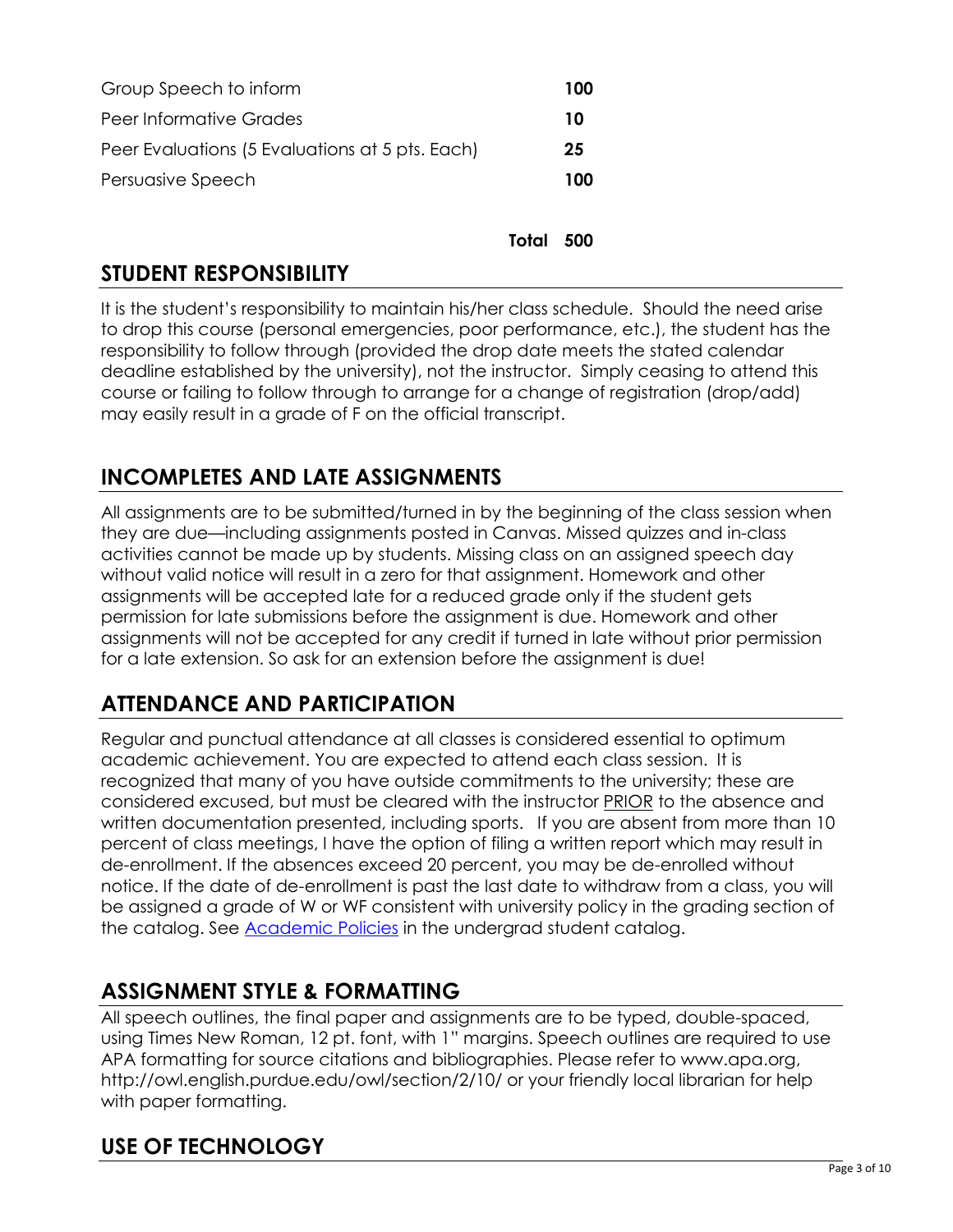Point Loma Nazarene University encourages the use of technology for learning, communication, and collaboration. However, cell phones must be turned off before class begins. Laptops, tablets and all other electronic devices cannot be used during lecture/discussion without permission by the instructor or authorized by the [Disability](http://www.pointloma.edu/experience/offices/administrative-offices/academic-advising-office/disability-resource-center)  [Resource Center](http://www.pointloma.edu/experience/offices/administrative-offices/academic-advising-office/disability-resource-center) (DRC). The use of these technology devices during any class period will result in a deduction of 5 points (per use) toward your total grade.

### **ACADEMIC HONESTY**

"PLNU exists to provide higher education in a vital Christian community where minds are engaged and challenged, character is modeled and formed…"(PLNU Catalog). As such students should demonstrate academic honesty by doing original work and by giving appropriate credit to the ideas of others. As explained in the university catalog, academic dishonesty is the act of presenting information, ideas, and/or concepts as one's own when in reality they are the results of another person's creativity and effort. Violations of university academic honesty include cheating, plagiarism, falsification, aiding the academic dishonesty of others, or malicious misuse of university resources. A faculty member who believes a situation involving academic dishonesty has been detected may assign a failing grade for a) that particular assignment or examination, and/or b) the course following the procedure in the university catalog. Students may appeal also using the procedure in the university catalog. See **Academic Policies** for further information.

# **ACADEMIC ACCOMMODATIONS**

While all students are expected to meet the minimum academic standards for completion of this course as established by the instructor, students with disabilities may request academic accommodations. At Point Loma Nazarene University, students must request that academic accommodations by filing documentation with the [Disability](http://www.pointloma.edu/experience/offices/administrative-offices/academic-advising-office/disability-resource-center)  [Resource Center](http://www.pointloma.edu/experience/offices/administrative-offices/academic-advising-office/disability-resource-center) (DRC), located in the Bond Academic Center. Once the student files documentation, the Disability Resource Center will contact the student's instructors and provide written recommendations for reasonable and appropriate accommodations to meet the individual needs of the student. See [Academic Policies](http://www.pointloma.edu/experience/academics/catalogs/undergraduate-catalog/point-loma-education/academic-policies) in the (undergrad/graduate as appropriate) academic catalog.

# **FERPA POLICY**

In compliance with federal law, neither PLNU student ID nor social security number should be used in publicly posted grades or returned sets of assignments without student written permission. This class will meet the federal requirements by (Note: each faculty member should choose one strategy to use: distributing all grades and papers individually; requesting and filing written student permission; or assigning each student a unique class ID number not identifiable on the alphabetic roster.). Also in compliance with FERPA, you will be the only person given information about your progress in this class unless you have designated others to receive it in the "Information Release" section of the student portal. See [Policy Statements](http://www.pointloma.edu/experience/academics/catalogs/undergraduate-catalog/policy-statements) in the (undergrad/ graduate as appropriate) academic catalog.

# **FINAL EXAMINATION POLICY**

Successful completion of this class requires taking the final examination **on its scheduled day**. The final examination schedule is posted on the [Class Schedules](http://www.pointloma.edu/experience/academics/class-schedules) site and on Canvas. No requests for early examinations or alternative days will be approved.

# **COPYRIGHT POLICY**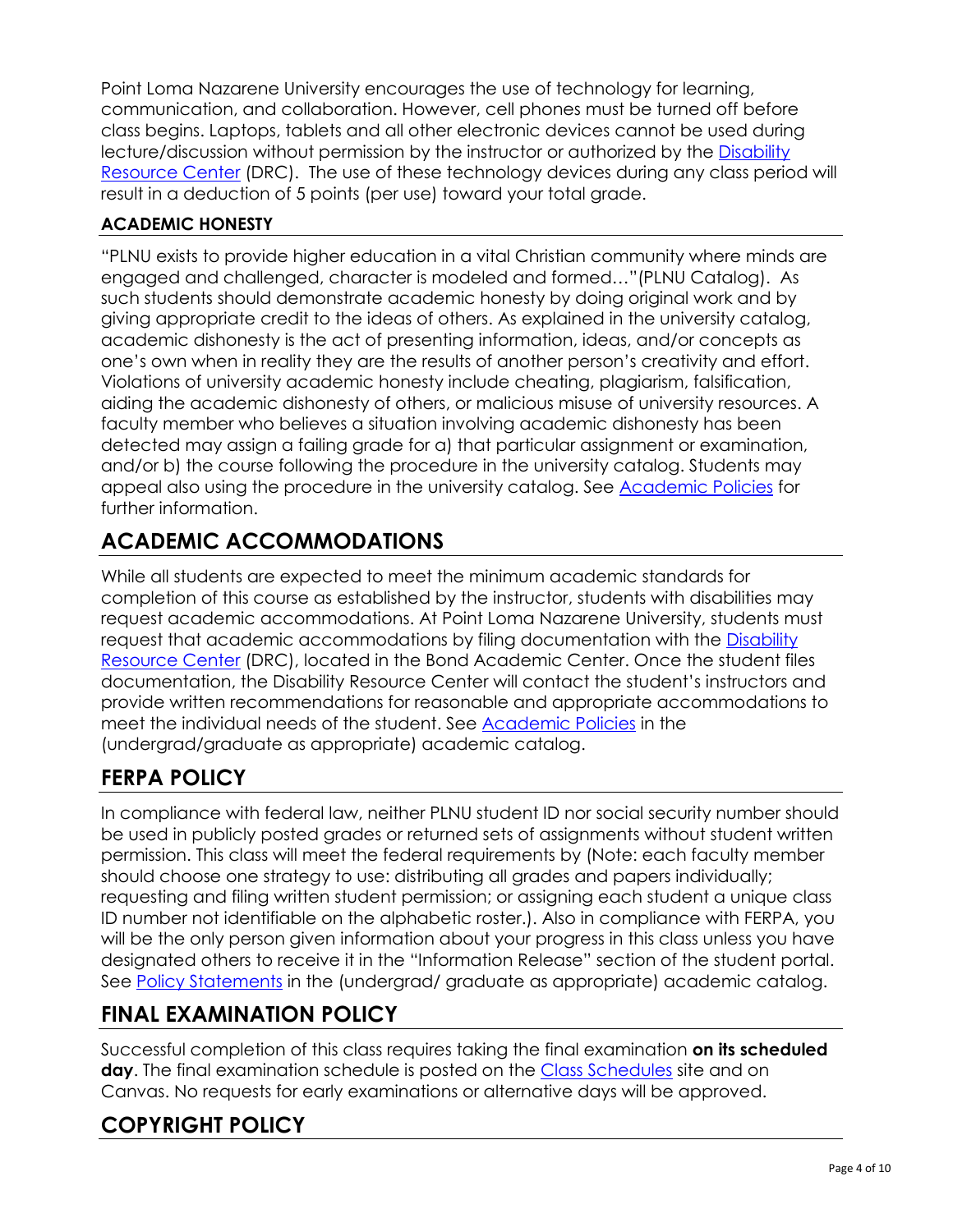Point Loma Nazarene University, as a non-profit educational institution, is entitled by law to use materials protected by the US Copyright Act for classroom education. Any use of those materials outside the class may violate the law.

# **COURSE SCHEDULE AND ASSIGNMENTS**

- **1.** There are three(3) major speaking assignments required for this course: Two are individual and one is a group speech.
- **2.** There are multiple written assignments required for this course, including: outlines for each speech, a 2-page essay reflecting on media use, a 2-page essay reflecting on the interview process, and a 2-page essay reflecting on a cultural experience before the informative speech.
- **3.** See Canvas for additional assignment details & schedule.

### **EXPLANATION OF CLASS ASSIGNMENTS**

**(See Canvas for details, examples and links.)**

#### **1. Quizzes:**

- a. Description: Online quizzes will cover the reading material that is due on the following day that class is scheduled. Quizzes will be posted to Canvas and are due by 11:59pm the day before class. Quizzes cannot be re-taken or made up for, no matter the reason for missing the quiz.
- b. Requirements: Students must take the quiz on Canvas well in advance to its due time, in case of any Internet or website glitches. The student is responsible for taking the quiz with plenty of time to contact the Library Helpdesk in case of any issues.
- c. Style Standard: Non-Applicable.

### **2. Impromptu Speeches**

- a. Description: Students will be selected at random to get up in front of the class and talk about a topic given by the professor. Students do not need to prepare for these speeches, but must be present to deliver the speech. Students cannot re-do impromptu speeches that they missed.
- b. Requirements: Students must be present in class in order to give their pop speech. Students will not know what days they will be asked to deliver an impromptu speech, and their name may be called at any time. Speeches will be administered at random and each student will be selected a minimum of two (2) times.
- c. Style Standard: Non-Applicable.

### **3. Media Use Diary and Analysis**

- a. Description: You must keep track of your media use for one week (7 full days). At the end of this week, you will write a thoughtful reflection on your media consumption.
- b. Requirements:

### **4. The Interview:**

a. Description: You are interviewing for a job in a career field of your choice. Your job in this assignment is to get hired.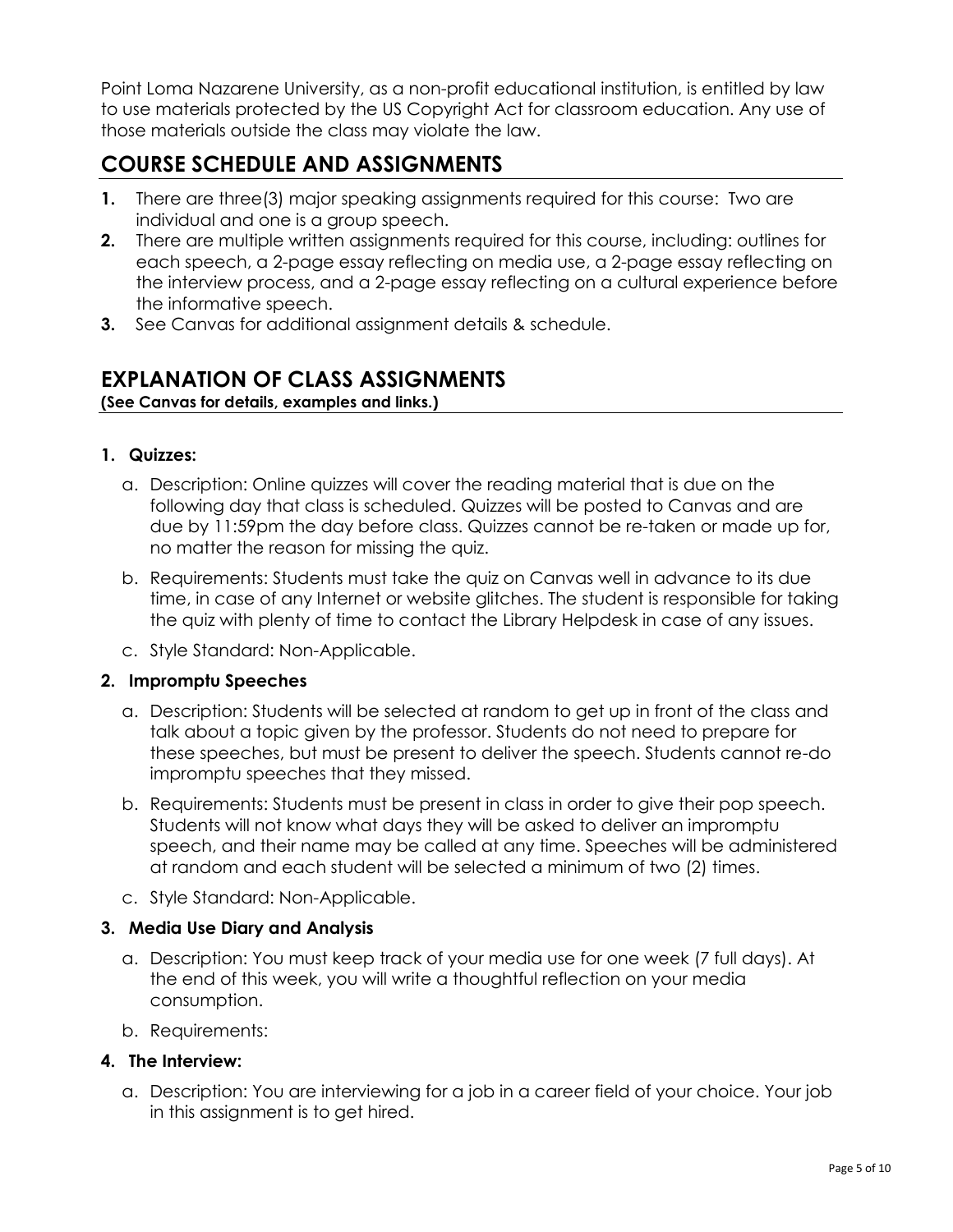- b. Requirements: You must figure out what job you'd like to apply for and submit a resume and cover letter for that position. You will be assigned a date and time (within class hours) to show up in professional attire and do your best to get hired. After your interview, you will submit a 2-page essay of personal reflection on how you think you did, along with a self-assessment of how you communicate and what areas you need to grow in.
- c. Resume & Cover Letter Style Standard: This is up to you. What do you think will get you hired?
- d. Reflective Essay Style Standard: APA. Times New Roman, size 12 font, doublespaced.

### 5. **GROUP Speech to Inform**:

- a. Description: Your job is to inform the class about a cultural experience that you believe they would find interesting and most likely do not already know about. This assignment is meant to combine your skills of research and presentation. In groups of 4 or 5 students, you must inform the class on an approved topic that utilizes 8-10 credible sources and last 20 minutes. Each student must speak for at least 4 minutes and contribute two (2) research sources to the project. Additionally, a physical copy of the speech outline must be provided to the instructor for grading purposes.
- b. Requirements:
	- i. Students must attend an event in a culture they are unfamiliar with. This will be the focus of their informative speech. A 2-page reflection of the cultural experience is due before the day of the speech.
	- ii. Students must inform the class on an approved topic that utilizes 3-5 credible source (per student) and lasts 3:30-5:00 minutes (per student). Additionally, a physical copy of the speech outline must be provided to the instructor for grading purposes.
- c. Style Standard: APA. Times New Roman, size 12 font, double-spaced.

### **6. Peer Evaluations:**

- a. Description: Students will be given forms that they will fill in with an honest assessment of what their peers were like to work with in the group speech project. This ensures that all students put in equal amounts of work, and if a student did not do their part, that their team members can be honest about it in an anonymous manner.
- b. Requirements: Students must attend class on their specified day to speak and fill out peer evaluation forms.
- c. Style Standard: Non-Applicable.

### **7. Informative Group Speech Peer-to-Peer Grades:**

- a. Description: Students will be given forms that they will fill in with an honest assessment of how they think the other group speeches should be graded. This form will allow students to experience what it is like to thoughtfully critique a public speech according to fair grading practices.
- b. Requirements: Students must attend class on their specified day to speak and fill out peer grading forms.
- c. Style Standard: Non-Applicable.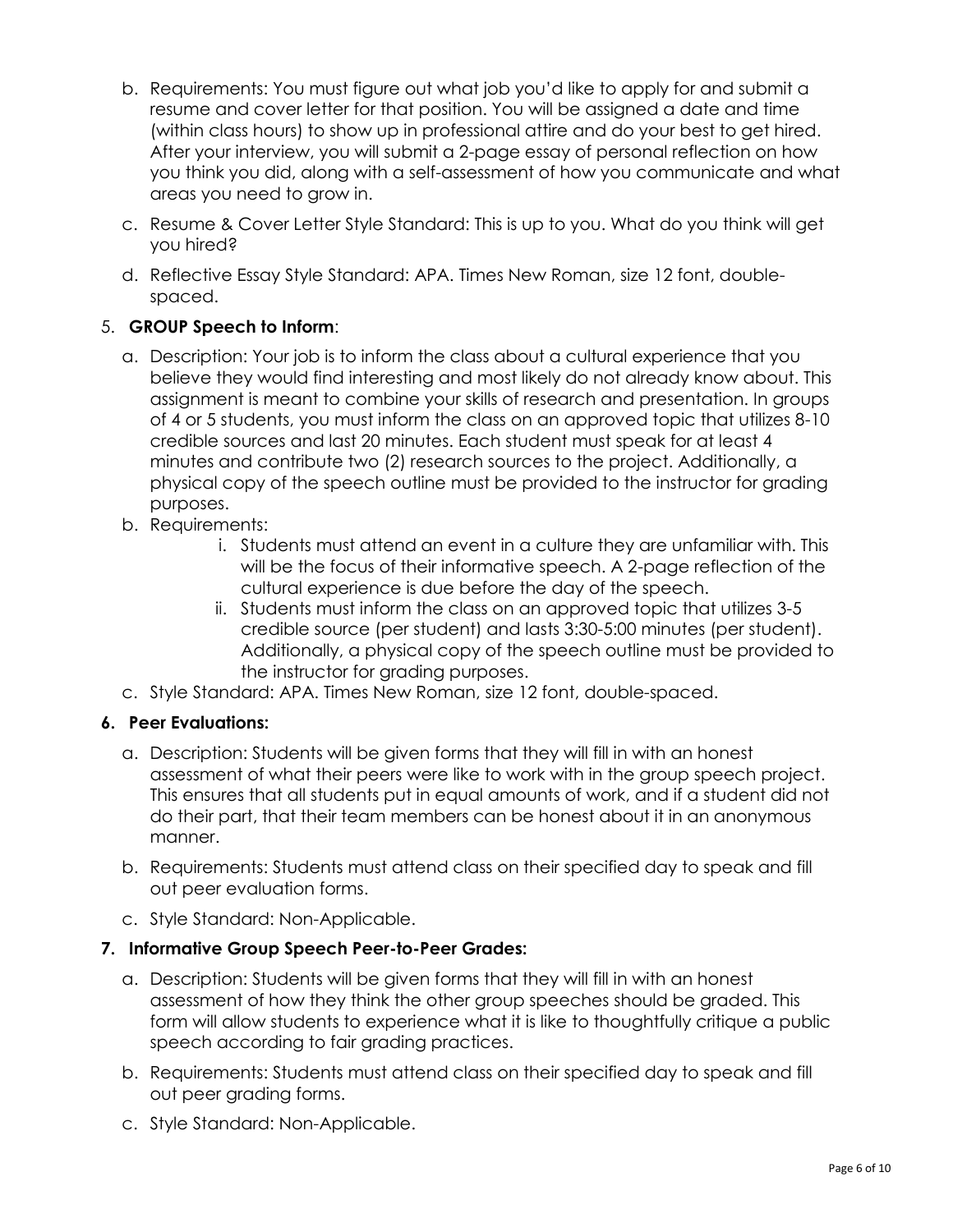#### 8. **Speech to Persuade**:

- a. Description: You are being given the opportunity to not only educate your fellow classmates about an issue, but offer your own idea of a solution to that problem that your classmates would be able pursue on their own time. This assignment is meant to combine your skills of research, presentation and argumentation.
- b. Requirements: Students must persuade the class on an approved topic that utilizes 5 credible sources and last 5-8 minutes. Students must identify a problem and utilize one or more persuasive techniques discussed in the textbook to convince the audience that the issue is important. A solution or call to action must also be provided.
- c. Style Standard: APA. Times New Roman, size 12 font, double-spaced.

#### **9. Persuasive Speech Peer-to-Peer Grades:**

- a. Description: Students will be given forms that they will fill in with an honest assessment of how they think the other group speeches should be graded. This form will allow students to experience what it is like to thoughtfully critique a public speech according to fair grading practices.
- b. Requirements: Students must attend class on their specified day to speak and fill out peer grading forms.
- c. Style Standard: Non-Applicable.

| <b>Date</b>                                   | <b>Discussion/Activity</b>                                                  | <b>HW Due</b> | <b>HW Assigned</b>            |
|-----------------------------------------------|-----------------------------------------------------------------------------|---------------|-------------------------------|
| 1/10/17                                       | Class introduction                                                          |               | Ch.6                          |
| <b>TUESDAY as a</b><br><b>MONDAY schedule</b> | <b>AND</b>                                                                  |               | $QUIZ$ (#1)                   |
|                                               | Presentation of syllabus                                                    |               |                               |
| 1/11/17                                       | <b>IMRPOMPTU SPEECHES</b>                                                   | Ch.6          | Media Use Diary/              |
|                                               | Ch. 6: Interpersonal and<br><b>Electronically Mediated</b><br>Communication |               | Analysis                      |
| 1/16/17                                       | <b>NO CLASS:</b>                                                            |               | Ch.1                          |
|                                               | <b>MLK DAY</b>                                                              |               | QUIZ (#2)                     |
|                                               |                                                                             |               | <b>AND</b>                    |
|                                               |                                                                             |               | Media Use Diary<br>& Analysis |

### **COURSE CALENDAR**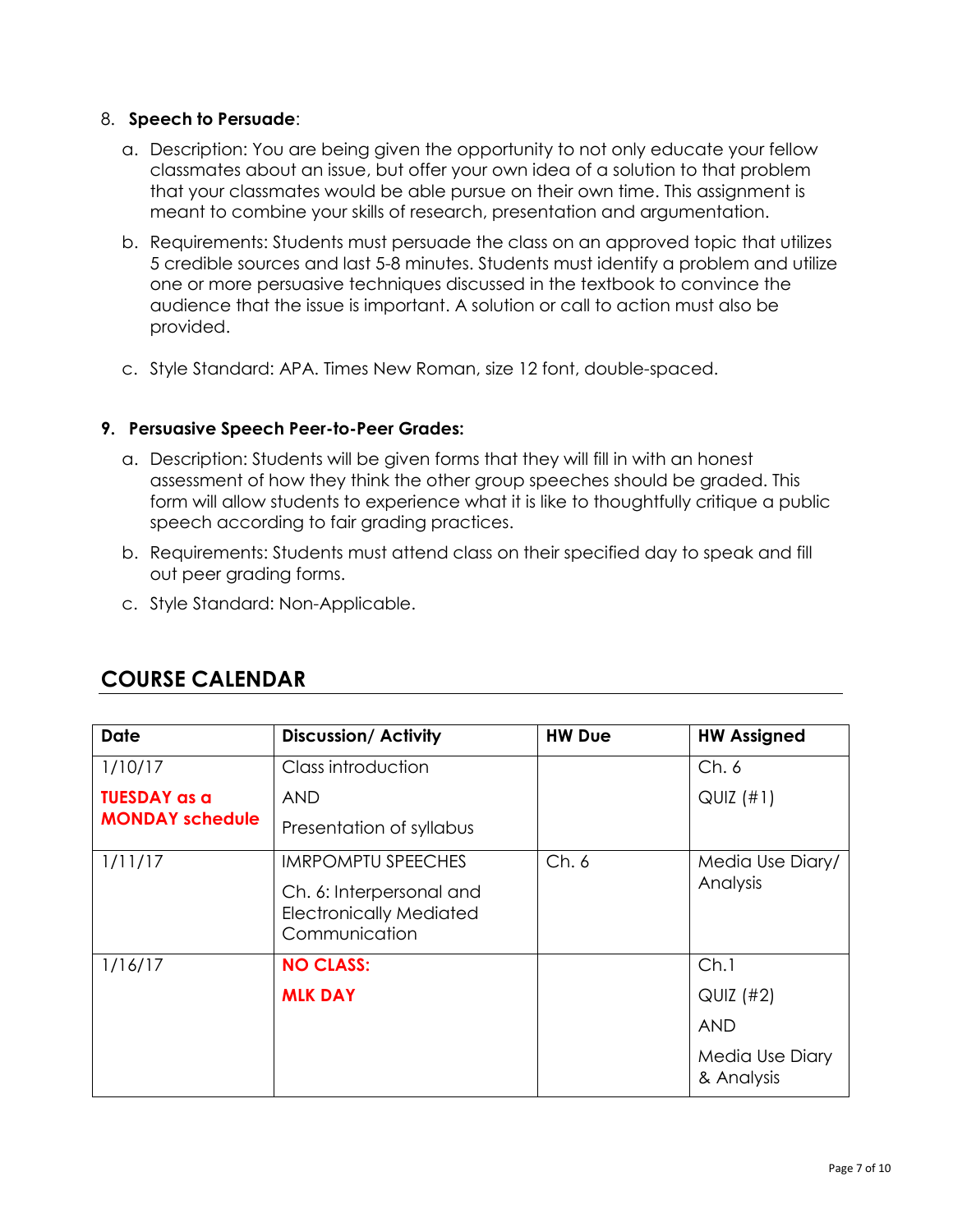| 1/18/17 | <b>IMRPOMPTU SPEECHES</b>                        | Ch.1                                   | QUIZ on Ch. 3                  |
|---------|--------------------------------------------------|----------------------------------------|--------------------------------|
|         | Ch. 1: The Human<br><b>Communication Process</b> | Media Use Diary<br>& Analysis          | and Ch. 4 (#3)                 |
|         |                                                  |                                        |                                |
| 1/23/17 | <b>IMRPOMPTU SPEECHES</b>                        | Ch.3                                   | Ch.8                           |
|         | Ch. 3: Nonverbal                                 | <b>AND</b>                             | $QUIZ$ (#4)                    |
|         | Communication                                    | Ch.4                                   |                                |
|         | <b>AND</b>                                       |                                        |                                |
|         | Ch. 4: Listening                                 |                                        |                                |
| 1/25/17 | <b>NO CLASS</b>                                  |                                        |                                |
| 1/30/17 | Guest Speaker: JR Mahon                          | Ch.8                                   | Resume & Cover<br>Letter Rough |
|         | <b>AND</b>                                       |                                        | Draft                          |
|         | Ch. 8: The Interview                             |                                        |                                |
| 2/1/17  | <b>IMRPOMPTU SPEECHES</b>                        | Resume &<br>Cover Letter               | Resume & Cover<br>Letter       |
|         | Resume Workshop                                  | Rough Draft                            |                                |
| 2/6/17  | <b>IMRPOMPTU SPEECHES</b>                        | Resume &                               |                                |
|         | Mock Interviews in class                         | Cover Letter<br><b>Final Draft Due</b> |                                |
|         |                                                  | on Canvas                              |                                |
| 2/8/17  | Interviews (5 people)                            | <b>Printed Resume</b>                  |                                |
| 2/13/17 | Interviews (5 people)                            | <b>Printed Resume</b>                  | Ch. 14                         |
|         |                                                  |                                        | QUIZ (#5)                      |
| 2/15/17 | <b>IMRPOMPTU SPEECHES</b>                        | Reflective Essay                       | QUIZ                           |
|         | Ch. 14: Public Speaking: The                     |                                        | Ch. 9 and Ch. 10               |
|         | Informative Speech                               |                                        | (#6)                           |
| 2/20/17 | <b>IMRPOMPTU SPEECHES</b>                        | Ch.9                                   | Ch. 11                         |
|         | Ch. 9: The Concepts of                           | <b>AND</b>                             | <b>NO QUIZ</b>                 |
|         | Groups                                           | Ch. 10                                 |                                |
|         | <b>AND</b>                                       |                                        |                                |
|         | Ch. 10: Participating in<br>Groups               |                                        |                                |
| 2/22/17 | <b>IMRPOMPTU SPEECHES</b>                        | Ch. 11                                 | QUIZ                           |
|         | Ch. 11: Public Speaking:<br>Planning the Message |                                        | Ch. 11 and Ch.<br>12           |
|         |                                                  |                                        | (#7)                           |
| 2/27/17 | <b>IMRPOMPTU SPEECHES</b>                        | Ch. 12                                 | Ch. 13                         |
|         | Ch. 12: Public Speaking:                         |                                        | <b>NO QUIZ</b>                 |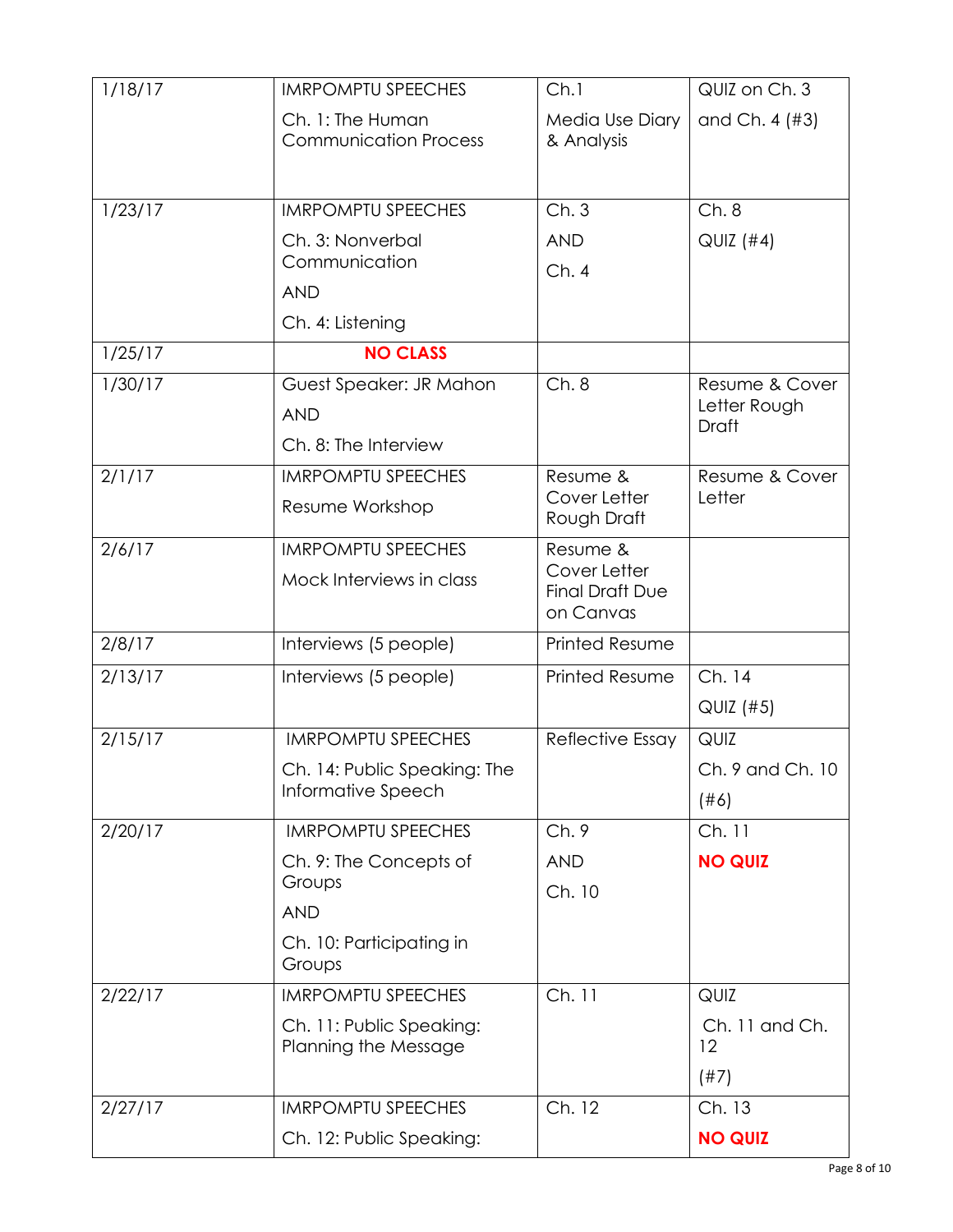|         | Developing the Message                                 |                                                          |                                                   |
|---------|--------------------------------------------------------|----------------------------------------------------------|---------------------------------------------------|
| 3/1/17  | <b>IMRPOMPTU SPEECHES</b>                              | Ch. 13                                                   | Ch. 16                                            |
|         | Ch. 13: Public Speaking:<br>Structuring the Message    |                                                          |                                                   |
| 3/6/17  | <b>SPRING BREAK NO CLASS</b>                           |                                                          |                                                   |
| 3/8/17  | <b>SPRING BREAK NO CLASS</b>                           |                                                          | QUIZ                                              |
|         |                                                        |                                                          | Ch. 13 & 16                                       |
|         |                                                        |                                                          | (#8)                                              |
| 3/13/17 | <b>IMRPOMPTU SPEECHES</b>                              | Ch. 16                                                   | Work in Outline                                   |
|         | Ch. 16: Public Speaking:<br>Presenting the Message     |                                                          |                                                   |
| 3/15/17 | <b>IMRPOMPTU SPEECHES</b>                              |                                                          | Work on Outline                                   |
|         | <b>AND</b>                                             |                                                          | <b>AND</b>                                        |
|         | <b>SPEECH CRITIQUE DAY</b>                             |                                                          | Cultural<br>Experience<br><b>Reflection Essay</b> |
| 3/20/17 | <b>IMRPOMPTU SPEECHES</b><br><b>AND</b>                | Outline Rough<br><b>Draft</b>                            | Meet outside of<br>class to practice              |
|         | GROUP WORK DAY (in class)                              | Cultural<br>Experience<br><b>Reflection Essay</b><br>Due |                                                   |
| 3/22/17 | Group Speech to Inform<br>Presentations                | Group Outline                                            | Ch.5                                              |
|         | <b>AND</b>                                             |                                                          | <b>NO QUIZ</b>                                    |
|         | Peer-to-Peer Grading<br>Assessment                     |                                                          |                                                   |
|         | <b>AND</b>                                             |                                                          |                                                   |
|         | <b>Peer Evaluation Forms</b>                           |                                                          |                                                   |
| 3/27/17 | <b>IMRPOMPTU SPEECHES</b>                              | Ch.5                                                     | Ch.7                                              |
|         | Ch. 5: The Self and<br>Perception                      |                                                          | <b>NO QUIZ</b>                                    |
| 3/29/17 | <b>IMRPOMPTU SPEECHES</b>                              | Ch.7                                                     | Articles: Gender                                  |
|         | Ch. 7: Interpersonal Skills and<br>Conflict Management |                                                          | Communication                                     |
| 4/3/17  | <b>IMRPOMPTU SPEECHES</b>                              | Articles: Gender                                         | Articles: Global                                  |
|         | Articles: Gender<br>Communication                      | Communication                                            | Communication                                     |
| 4/5/17  | <b>IMRPOMPTU SPEECHES</b>                              | Articles: Global                                         |                                                   |